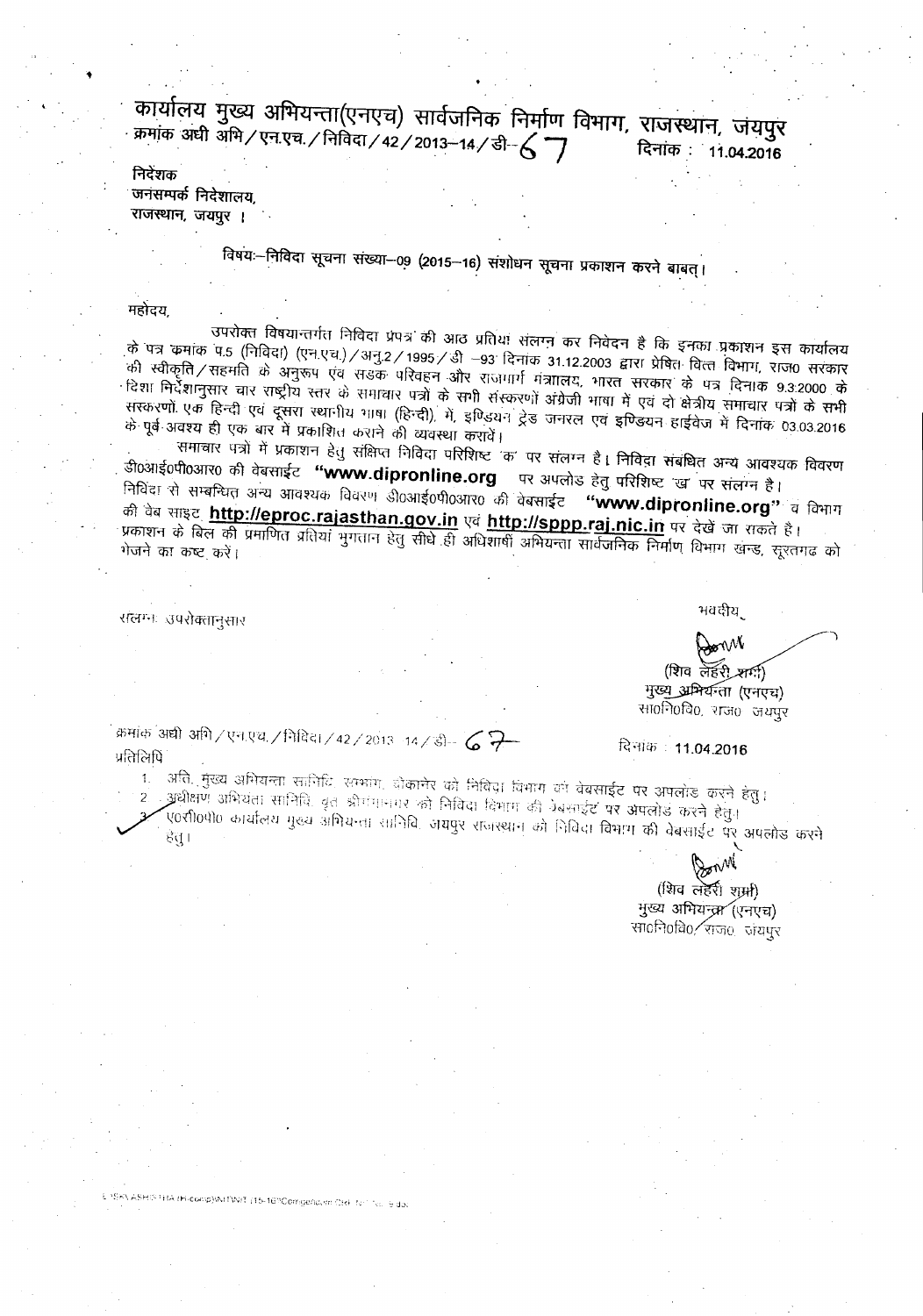$\mathbf{q}$ राष्ट्रीय कर्णाटका अवस्थित कर्णाटका अवस्थित कर्ण

कायालय मुख्य आभयन्ता(एनएच) सार्वजनिक निर्माण विभाग, राजस्थान, जयपुर

क्रमांक अधी अभि / एन.एच. / निविदा / 42 / 2013-14 / डी- $\epsilon$ ्री **~ : 11.04.2016**

 $\mathbf{I}$ 

•

# निविदा सूचना संख्या 09/(2015-16) संशोधन सूचना

इस कार्यालय के पत्र क्रमांक अधी अभि / एन.एच. / निविदा / 42 / 2013-14 / डी- 2221 : दिनाक 23.02.2016 द्वारा आमंत्रित निविदा सूचना संख्या **09 / (**2015–16) में निम्न संशोधन वि<br>-जाते हैं:–

| कुल निविदा के कार्य                                                                       | 2 कार्य क                                    |
|-------------------------------------------------------------------------------------------|----------------------------------------------|
| कुल निविदाओं की अनुमानित लागत                                                             | 276 करोड                                     |
| ऑन लाईन निविदा फार्म मिलने की तारीख                                                       | 18.04.2016 से 17.05.2016 (सांय 06.00 बजे तक) |
| ऑन लाईन निविदा फार्म जमा कराने की तारीख                                                   | 18.05.2016 (अपराहन 03.00 बजे तक)             |
| ऑन लाईन निविदा खोलने की तारीख                                                             | 18.05.2016 (सांय 05.00 बजे)                  |
| मुख्य अभियता (एन.एच.) सम्बन्धित अधीक्षण :<br>अभियंता कार्यालय में धरोहर राशि जमा कराने की | 17.05.2016 (अपराहन 03.00 बजे तक)             |
| दिनांक                                                                                    |                                              |
| सम्बन्धित अतिरिक्त मुख्य अभियंता कार्यालय में<br>धरोहर राशि जमा कराने की दिनांक           | 18.05.2016 (अपराहन 03.00 बजे तक)             |
| सम्बन्धित अतिरिक्त मुख्य अभियंता कार्यालय में<br>प्रीबिड मीटिंग की दिनांक                 | 03.05.2016                                   |
| दोष निवारण अवधि                                                                           | नियमानुसार                                   |
| निविदा वैद्यता अवधि                                                                       | 150 दिवस                                     |

निविदा से सम्बन्धित अन्य आवश्यक विवरण डी0आई0पी0आर0 की वेबसाईट<br>**"www.dipronline.org**" व विभाग की वेब साइट http://eproc.raiasthan.gov.in.पूर्व की वेब साइट **http://eproc.rajasthan.gov.in** एवं http://sppp.raj.nic.in पर देखें जा सकते हैं।

Jonath (शिवे लहरी शर्मा) एरान लहरा रामा<br>मुख्य अभियन्त्रा (एनएच) सा0नि0व्वित, राज0, जयपुर

KVASHISTHA (Hi comp)INIT\NIT (15-16)\Corrigendum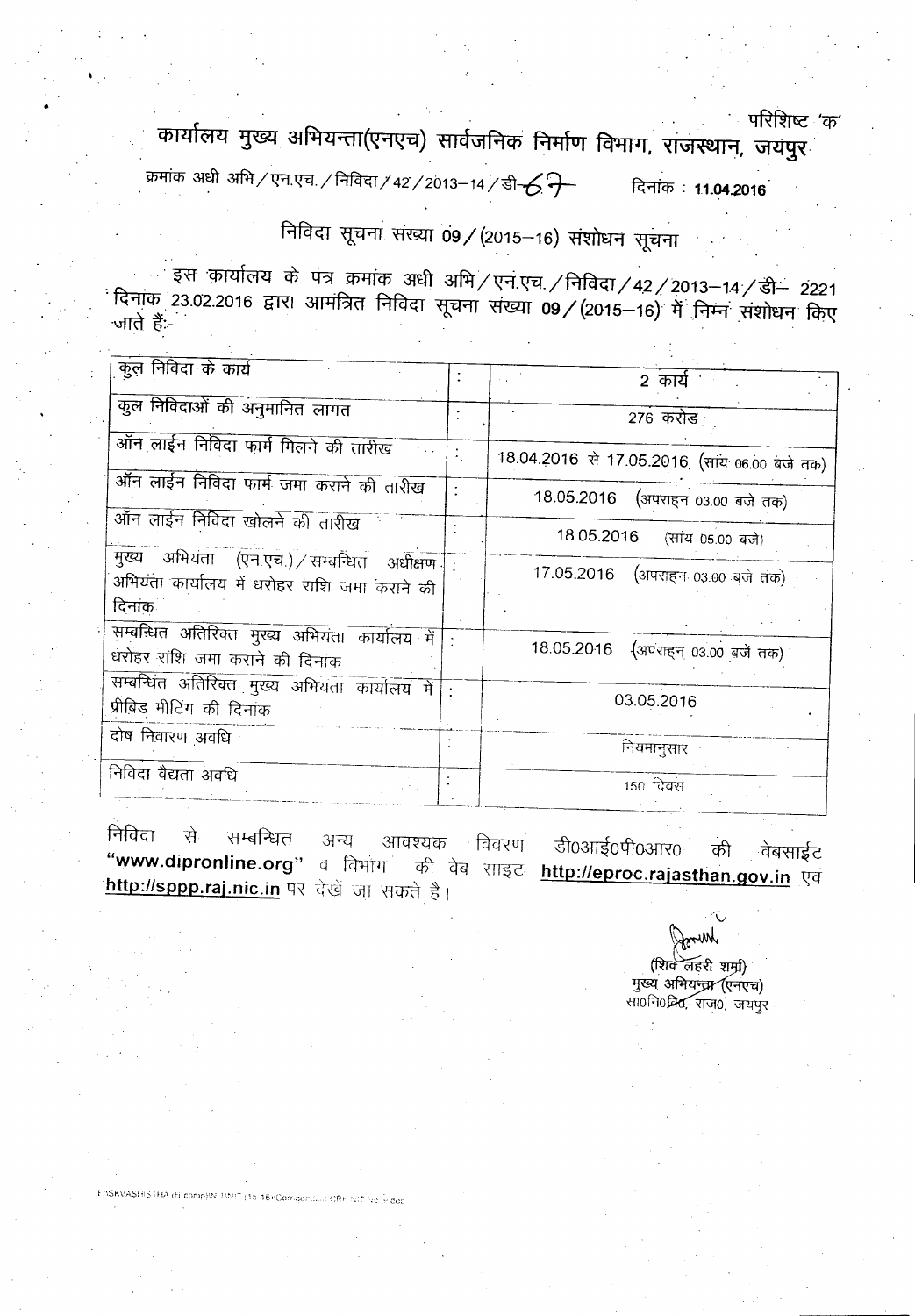परिशिष्ट 'क'

## OFFICE OF THE CHIEF ENGINEER (NH) PWD RAJASTHAN JAIPUR No.SE/NH/NIT/2013-14/ 42/D- $\mathcal{L}$   $\rightarrow$  Dated 11.04.2016

### NIT No. 09/2015-16 (Corrigendum.)

NIT No. *09/2015-16* was issued· by this office vide letter No. SE/NH/NIT/2013-14/ 42/D-2221 dated 23.02.2016. Now following corrigendum is hereby being issued:-

| Total number of works in NIT                                                                  |                                          |
|-----------------------------------------------------------------------------------------------|------------------------------------------|
| <b>Total estimated cost of NIT</b>                                                            | 276.00 Cr.                               |
| On line tender downloading date                                                               | 18.04.2016 to 17.05.2016 (Upto 06:00 PM) |
| On line tender Uploading date                                                                 | 18.05.2016<br>(Upto 03.00 PM)            |
| On line tender opening date in<br>the office of Concerned<br><b>Additional Chief Engineer</b> | 18.05.2016<br>(at 05:00 PM)              |
| Deposit of earnest money in the<br>office of CE(NH)/ Concerned NH<br>Circle                   | 17.05.2016 (Upto 03:00 PM)               |
| Deposit of earnest money in the<br>office of Concerned Additional<br><b>Chief Engineer</b>    | 18.05.2016<br>$(Upto 03.00 P.M)$ .       |
| Prebid meeting in the office of<br><b>Concerned Additional Chief</b><br>Engineer -            | 03.05.2016                               |
| Defect liability period                                                                       | As per rule                              |
| <b>Bid validity</b>                                                                           | $150$ days                               |

The complete details related to NIT may be seen/visit at DIPR website "www.dipronline.org" and department website http://eproc.rajasthan.gov.in and http://sppp.raj.nic.in

**EASKVASHISTEM** 

 $\star$ (Shiv Lahari Sharma) Chief Engineer (NH), PWD, Rajasthan, Jaipur.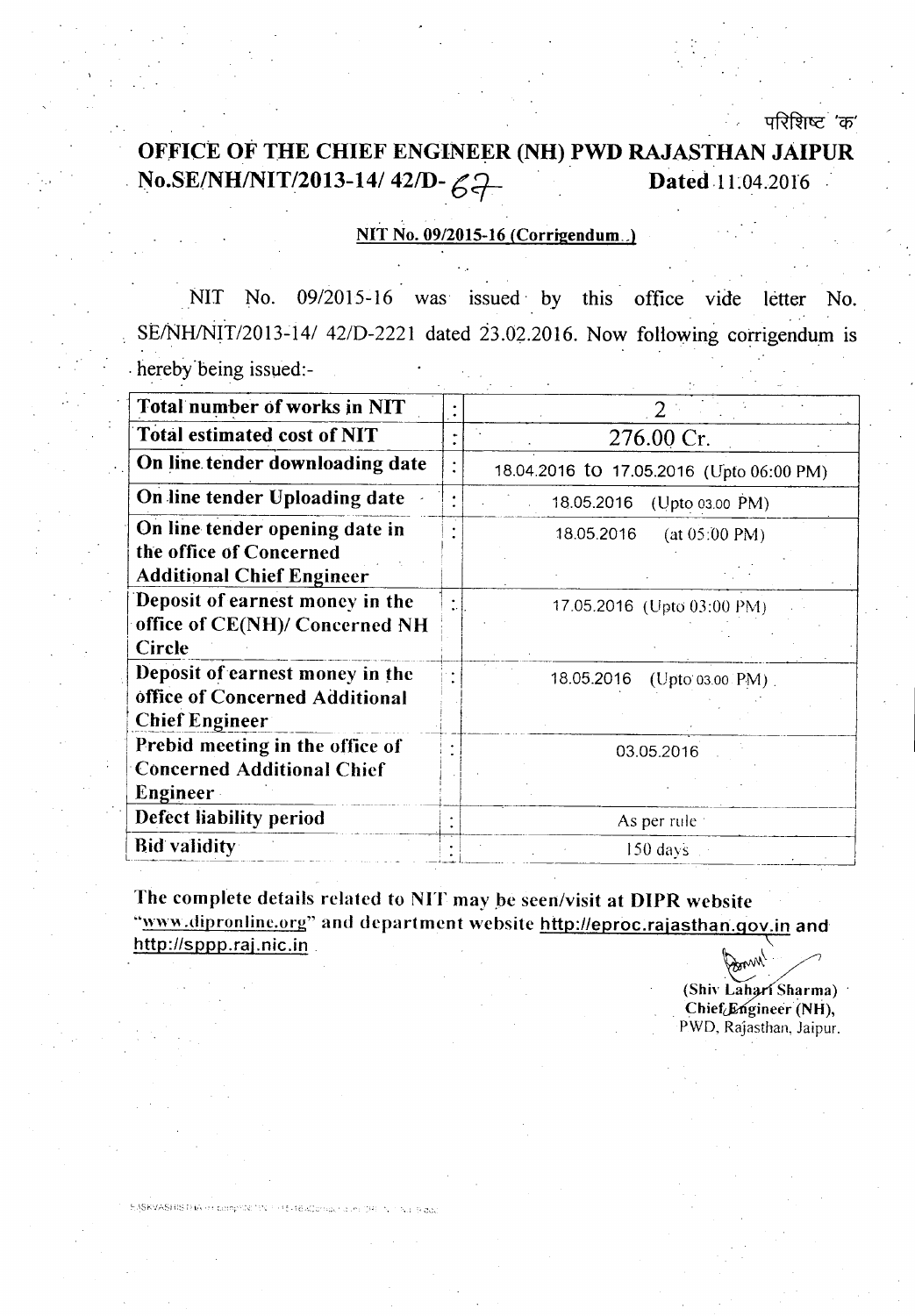## GOVERNMENT OF RAJASTHAN CENTRAL ROAD FUND INVITATIONS FOR BIDS (IFB)

### NIT No. 09/2015-16 (Corrigendum) NATIONAL COMPETITIVE BIDDING

- -

## $\cdot$ BID No.-09/2015-16/D-67

Date *11,Q4.2016*

NIT No. 09/2015-16 was issued by this office vide letter No. SE/NH/NIT/2013-14/ 42/D-2221 dated 23.02.2016. Now following corrigendum is hereby being issued:-

| <b>Sr</b>      | Name of Work                      | Approxim   | Bid                  | $Cost -$       | Period | DD in favour of and payable             | Office<br>for |
|----------------|-----------------------------------|------------|----------------------|----------------|--------|-----------------------------------------|---------------|
| No.            |                                   | ate Value  | Security             | of             | οf     | ht                                      | receipt<br>of |
|                |                                   | bf Work-   | (Rs.in               | Docu           | Compl  |                                         | tender        |
|                |                                   | (Rs.in Cr) | Lacs)                | ment           | e-tion |                                         |               |
|                |                                   |            |                      | (Rs.)          |        |                                         |               |
|                |                                   | 3          | $\overline{.4}$      | $\mathfrak{S}$ | 6      |                                         | 8             |
|                | Construction<br>and               | 157.35     | $As.$ per            | $-9000$        | $-18$  | Rs. 6000/- DD in favour of Addl. Chief  |               |
|                | upgradation to 10 m wide CC.      |            | Clause 16            |                | Months | Executive Engineer PWD, Div.- Engineer, |               |
|                | pavement of km 56/450 to          |            | of S.B.D             |                |        | Suratgarh -<br>and<br>payable           | at PWD, Zone- |
|                | 96/00 of SH-94 comprising         |            | $\sim$ $\sim$ $\sim$ |                |        | Suratgarh and Rs. 2000/- DD in Bikaner  |               |
|                | the section from Suratgarh to     |            |                      |                |        | favour of Secretary General,            |               |
|                | Shrivijaynagar road and link      |            |                      |                |        | RC, New Delhi and payable at            |               |
|                | road to Jaitsar in District Sri   |            |                      |                |        | New Delhi & Rs. 1000/- in               |               |
|                | Ganganagar                        |            |                      |                |        | favour of Managing Director             |               |
|                |                                   |            |                      |                |        | RISL, payable at Jaipur.                |               |
| $\overline{2}$ | Construction<br>and               | 118.65     | $As$ per             | 9000           | 18     | Rs. 6000/- DD in favour of Addl. Chief  |               |
|                | upgradation to $10$ m wide CC.    |            | Clause 16            |                | Months | Executive Engineer PWD, Div.- Engineer, |               |
|                | pavement of km 96/0 to            |            | of S.B.D.            |                |        | Suratgarh<br>and payable                | at PWD, Zone- |
|                | 128/050<br>$of$ .<br><b>SH-94</b> |            |                      |                |        | Suratgarh and Rs. 2000/- DD in Bikaner  |               |
|                | comprising the section from       |            |                      |                |        | favour of Secretary General.            |               |
|                | Shrivijaynagar to Anoopgarh       |            |                      |                |        | RC, New Delhi and payable at            |               |
|                | in District Sri Ganganagar        |            |                      |                |        | New Delhi & Rs. 1000/- in               |               |
|                |                                   |            |                      |                |        | favour of Managing Director             |               |
|                |                                   |            |                      |                |        | RISL, payable at Jaipur.                |               |
|                |                                   |            |                      |                |        |                                         |               |

#### TABLE'

#### A: General-

In concurrence of Finance Department (Exp, III) Government of Rajasthan, system of potential bids shall be adopted for Road works costing Rs. 1.50 crores to Rs. 5.00 croes. For works costing more than Rs. 5.00 crores. system of Technical Bids & Financial Bids shall be adopted, while for works costing less than Rsl.50crore. there will only be Financial Bid.

The terms. conditions and other details of tender may be seen on any working day during working hours in the concerned office.

The Competent Authority reserves the right to accept or reject any tender without assigning any reason. All terms and conditions of R.P.W.A.-100 shall be acceptable.

B: Bidding Documents.

I. Bidding documents can be downloaded from internet website http://eproc.rajasthan.goy.in from  $(0.00 \; \text{N} \; \text{on} \; 18.04.2016 \; \text{to} \; 6.00 \; \text{PM} \; \text{on} \; 17.05.2016.$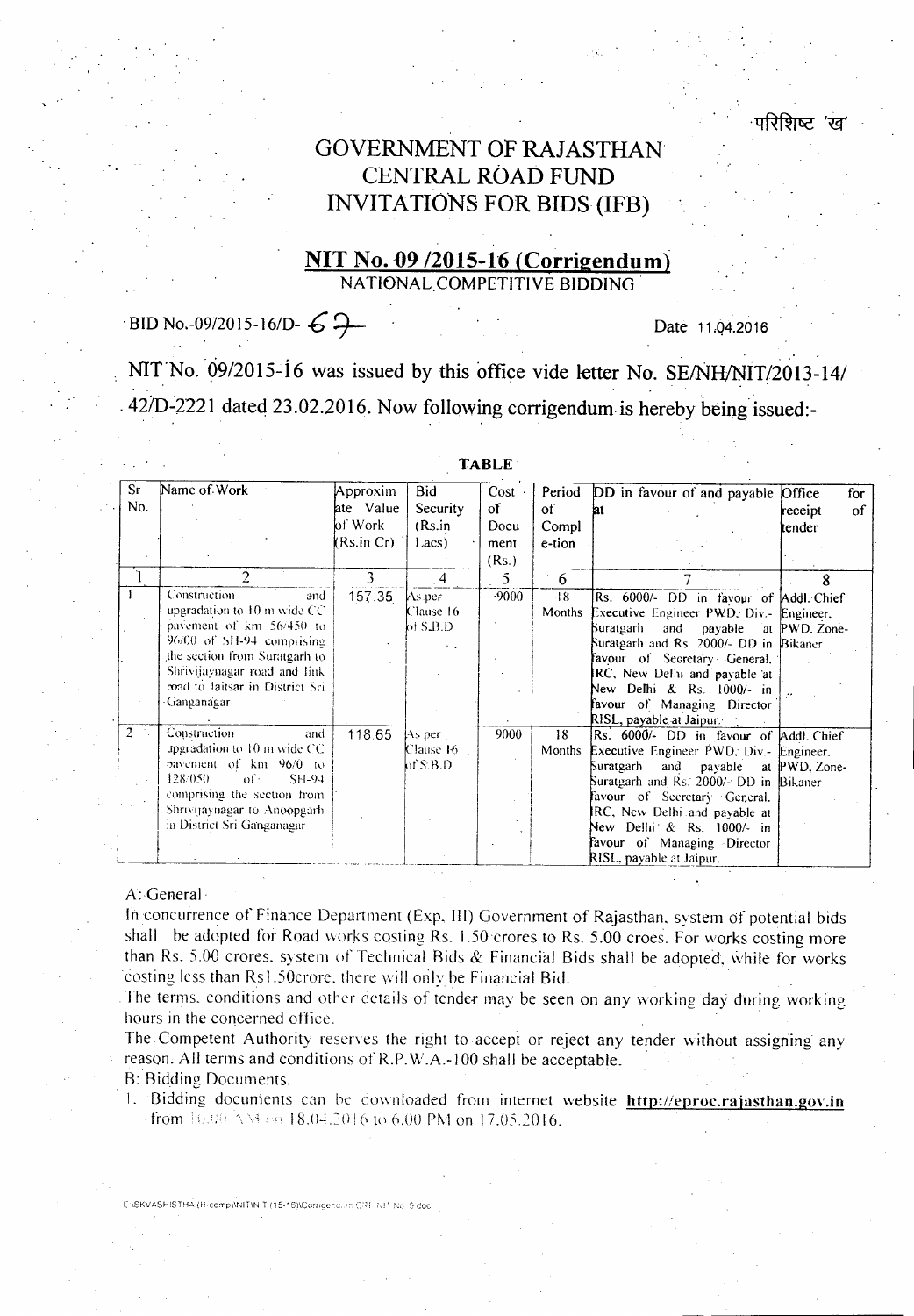2. (a) Bids must be deposited online in electronic format on website http://eproc.rajasthan.gov.inup to 15.00 hrs on 18.05.16; the technical bids as received will be opened at 17.00 hrs in the presence of the bidders who wish to attend, on 18.05.2016.

If the office happens to be closed on the date of opening of the bids as specified, the bid will be opened on the next working day at the same time and venue.

- '2(b) Total bidding process will be online.
- $2(c)$  A pre bid meeting will be held on 03.05.2016 at 11.00 hours in the office of the Addl. Chief Engineer, PWD, Zone concerned as per column 8 to clarify the issue and to answer questions on any matter that may be raised at that stage as stated in Clause 9.2 of "Instructions to Bidders" of the bidding document. If the office happens to be closed on the date of pre bid meeting as specified, the pre bid meeting will be held on the next working day at the same time and venue. The querries can be sent on website also upto 03.05.2016 PM on 11.00.hours.
- 2{d) Financial bids of successful bidders in technical bids will be' opened on website http://eproc.rajasthan.gov.in in the office of concerned Addl. Chief Engineer. The time and date of opening will be communicated to concerned bidder by ACE.
- 3. Bid document can be seen at website http://eproc.rajasthan.gov.in. Bid documents contain qualifying criterion for bidders, plan, specification, drawing, Bill of Quantities, rules, conditions and other details.
	- .Bidders can down load these documents. Bidders must deposit the cost of document in demand . draft in favour of Executive Engineer, PWO, On. Concerned as per column 7, before date of bid opening,
- Bids must be accompanied by security of the amount specified for the work in column 4 of table mentioned above, payable at and drawn. in favour of Executive Engineer, PWO, On. Concerned as per column 7, up to opening date of bids. Bid security will have to be in any one of the forms as specified in the.bidding document and shall have to be valid for 45 days beyond the validity of the bid.  $\cdot$  4.

#### Instruction to Bidders regarding e-tendering process: 5.

- (a) The interested bidder can download the bid from website http://eproc.rajasthan.gov.in
- (b) To participate in bidding process, bidders have to register themselves on web site http://eproc.rajasthan.gov.inThe bidder have to get 'Digital Certificate' as per·lnformation Technology Act-2000 to participate in on-line bidding. This certificate will be used for digital signature. Bidders can get above mention digital certificate from any agency approved by CCA. Those bidders who already have their valid Digital Certificate, needs not to get new Digital Certificate.
- (c) The bidder have to submit their bids online in electronic format with digital Signature. The bids/proposed without digital Signature will not be accepted. No proposal will be accepted in physical form.
- (d) Bids will be opened online as per time schedule mentioned above in para  $2(a)$
- (e) Before submission of online bids, bidders must ensure that scanned copy of all the necessary documents have been attached with bid.
- (f) The department will not be responsible for delay in online submission due to any reason.
- (g) All the required information required for bid must be tilled and submit online.
- This tender notice can also be seen on the DIPR web site  $www.dipronline.org & Departmental$ web site http://eproc.rajasthan.gov.in and http://sppp.raj.nic.in.
- Other details can be seen in the bidding documents. 7:

 $\approx$ 

 $(Shiv$  Laharr $\widehat{Sharma}$ ) Chief Engineer (NH), PWD. Rajasthan. Jaipur.

ISKVASHISTHA (H-compIINITINIT (15-16)(Comgendant CREACT No. 9 doc

6.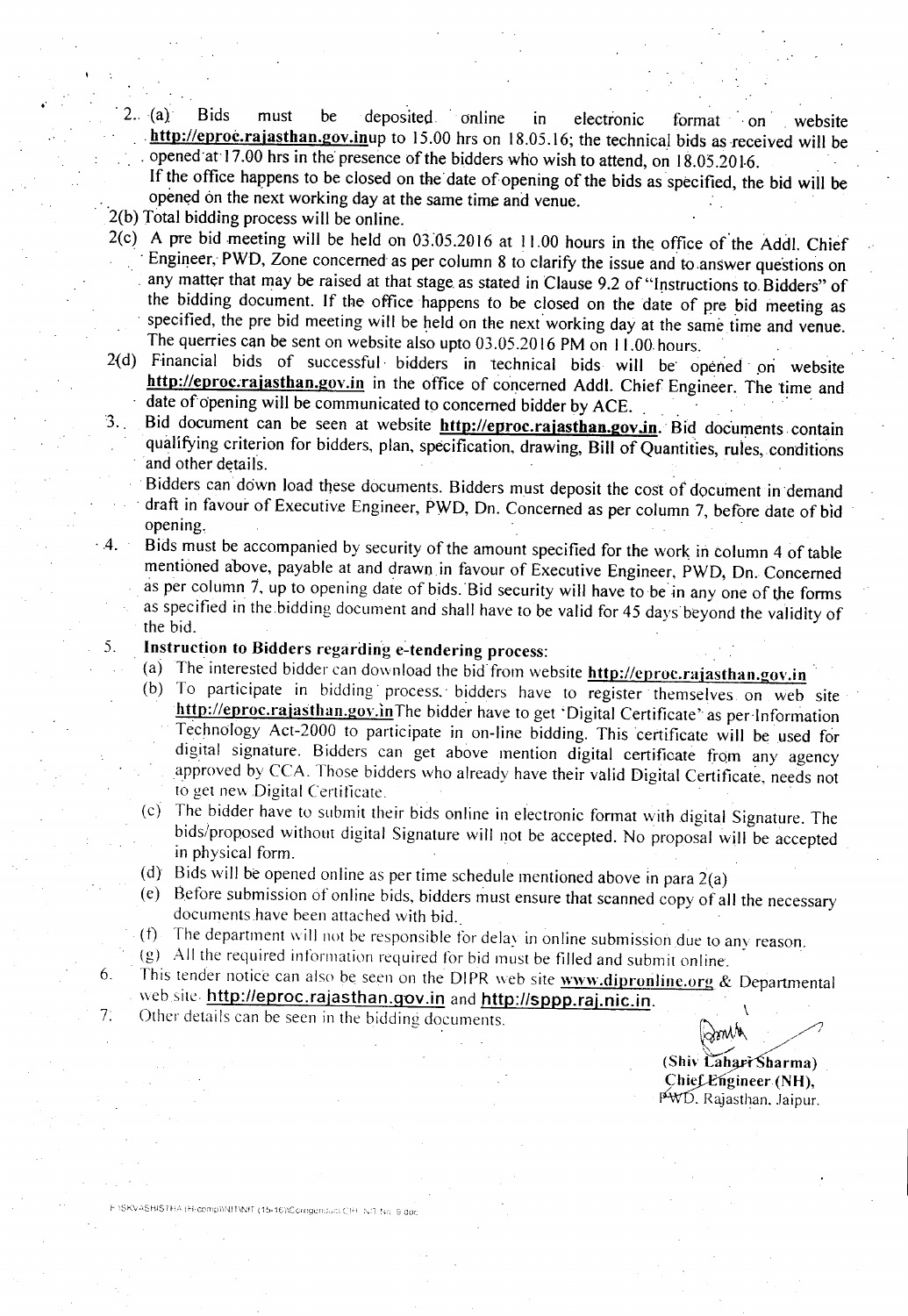## *No.SE/NH/NIT/42/2013-141* **D- 6~ Dated 11.04.2016**

Copy for information and necessary action to the following: -

1. Addl. Chief Secretary PWD, Govt. of Rajasthan Jaipur.

- 2. Secretary PWD, Govt. of Rajasthan Jaipur.
- 3: 'Chief Engineer PWD, Rajasthan Jaipur/Chief Engineer (Buildings)/Chief Engineer (S,S) *IChief* Engineer  $\sim$  (PMGSY).
- 4. Add. Chief Engineer PWD Zone I-Jaipur/ II-Jaipur/Jodhpur/Kota/Bharatpur /Udaipur/Ajmer /Bikaner to please ensure timely necessary action for e-tendering also.
- 5. Superintending Engineer PWD Circle Sri Ganganagar.
- 6. Superintending Engineer PWD (NH)/ CAO NH/Admioistrative officer (works} Chief Engineer office Jaipur.
- 7. Executive Engineer PWD Dn Suratgarh.
- 8. President Rajasthan Builder's association Jaipur.
- 9, President Jaipur Builders Association PWD campus Jaipur.
- '10, ACP. office of the Chief Engineer rWD. Rajasthan Jaipur for upload the NIT.
- 11. Notice Board/Account Cell/DA NH/Tech. Cell/Office copy/Master file/Guard file.

(Shiv Lahari Sharma) **Chief** Engineer (NH), PWD, Rajasthan, Jaipur.

E ISKVASHISTHA (H-compatifitivit) (15-16)\Corngegaum (IRF NIT No. 9 doc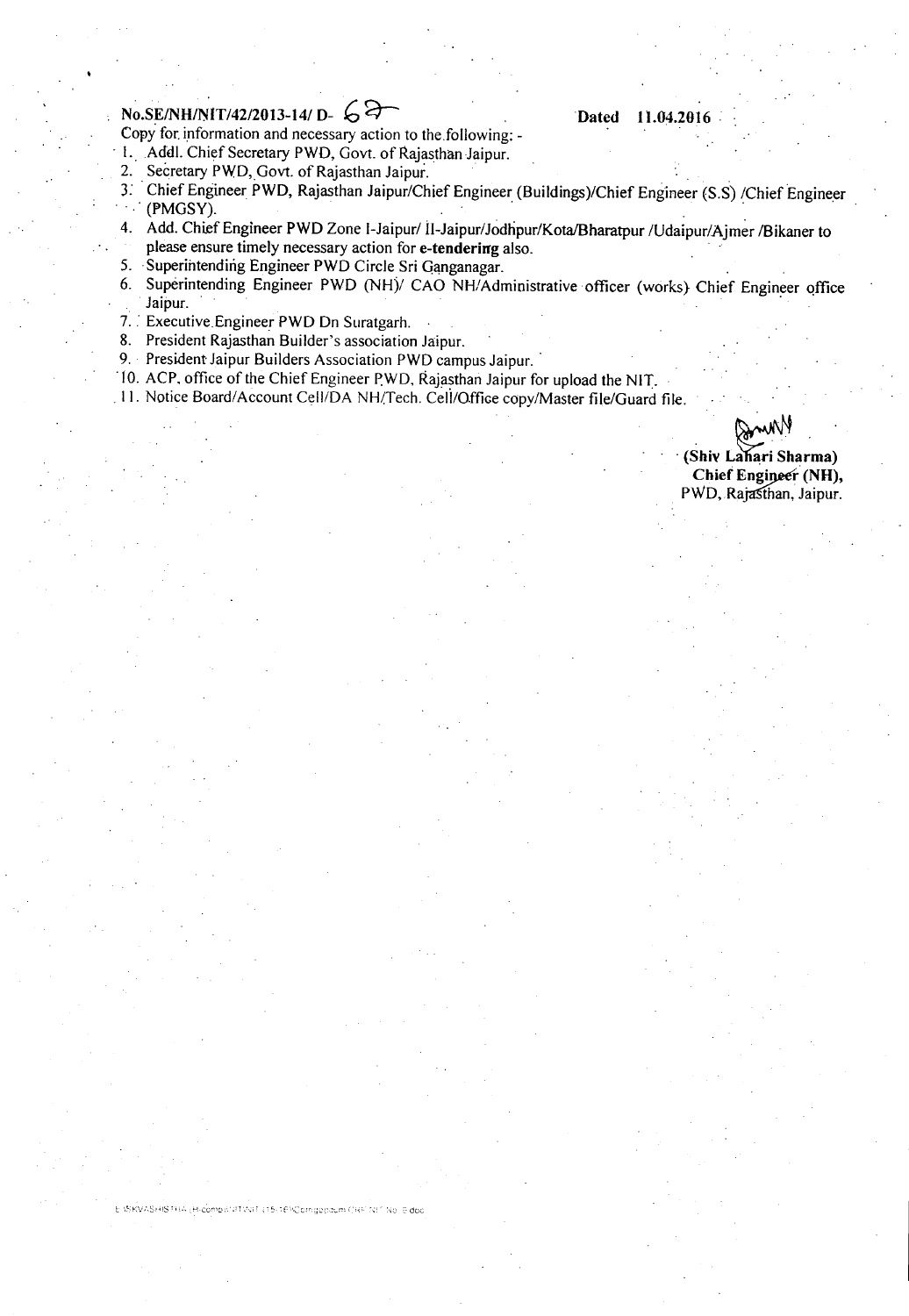### परिशिष्ट 'ख'

### राजस्थान सरकार

## केन्द्रीय सडक निधि योजना

## राष्ट्रस्तरीय निविदा सुचना

### निविदा सूचना संख्या 09 / (2015-16) संशोधन सूचना

-बिड संख्या-09 / 2015-16 / डो- 6 ने

दिनांकः 11.04.2016

.<br>इस कार्यालय के पत्र क्रमांक अधी अभि /एन.एच. /निविदा / 42 / 2013-14 / डी-2221 दिनांक 23.02.2016 द्वारा आमंत्रित निविदा सूचना संख्या 09/(2015–16) में निम्न संशोधन किए जाते हैं:–

| किम           | कार्य का नाम                               | कार्य की घरोहर निविदा |                     |       | कार्य     | डिमाण्ड ड्राफ्ट के पक्ष में                  | निविदा $\,$ $\,$<br>प्राप्ति |  |
|---------------|--------------------------------------------|-----------------------|---------------------|-------|-----------|----------------------------------------------|------------------------------|--|
| संख्या        |                                            | अनुमानि               | राशि                | शुल्क | ' पूर्ण   |                                              | कार्यालय का नाम              |  |
|               |                                            | त लागत लाखों          |                     |       | करने      |                                              |                              |  |
|               |                                            | करोड में गि           |                     |       | की        |                                              |                              |  |
|               |                                            |                       |                     |       | अवधि      |                                              |                              |  |
| $1^{\degree}$ |                                            | 3                     | 4                   | 5     | $\cdot$ 6 | 7                                            | 8                            |  |
| $\mathbf{1}$  | निर्माण एवं 10मीटर चौडाई में 157.35 एस.बी. |                       |                     | 9000  |           | 18 माह अधिशाषी अभियन्ता, सानिवि,             | अतिरिक्त मुख्य               |  |
|               | के<br>सी.सी. रोड<br>द्वारा                 |                       | <sup>.</sup> डी. की |       |           | खण्ड, सूरतगढ एण्ड पेबल एट                    | अभियन्ता सानिवि,             |  |
|               | उन्नयनीकरणः सूरतगढ                         |                       | धारा                |       |           | सूरतगढ राशी रू. 6000 / – एव सिम्भाग— बीकानेर |                              |  |
|               | <mark>श्रीविजयनगर सडक</mark><br>किमी.      |                       | 16 के               |       |           | महा सचिव,इडियन रोड कांग्रेस,                 |                              |  |
|               | 56⁄450 से 96⁄00 एस.एच                      |                       | अनुसा               |       |           | नई दिल्ली पेबल एट नई दिल्ली                  |                              |  |
|               | .<br> - 49 एवं लिंक रोड जैतसर              |                       | र देय               |       |           | राशी रू. 2000 / – एवं राशी रू.               |                              |  |
|               | ज़िला श्रीगंगानगर <sub>ं</sub>             |                       |                     |       |           | 1000/ – मेनेजिंग डाइरेक्टर आर.               |                              |  |
|               |                                            |                       |                     |       |           | आई.एस.एल. पेबल एट जयपुर ।                    |                              |  |
|               | निर्माण एवं 10मीटर चौडाई में 118.65        |                       | एस.बी.              | 9000  | 18 माह    | अधिशाषी अभियन्ता, सानिवि,                    | अतिरिक्त मुख्य               |  |
|               | सी.सी. रोड कें<br>द्वारा                   |                       | डी की               |       |           | खण्ड, सूरतगढ एण्ड पेबल एट                    | अभियन्ता सानिवि,             |  |
|               | उन्नयनीकरण श्रीविजयनगर से                  |                       | धारा                |       |           | सूरतगढ राशी रू. 6000/- एव. सिम्भाग- बीकानेर  |                              |  |
|               | अनूपगढ सडक किमी. 96 ⁄ 0                    |                       | 16 के               |       |           | महा सचिव,इडियन रोड कांग्रेस,                 |                              |  |
|               | 128 / 050 एस.एच.-49<br>से                  |                       | अनुसा               |       |           | नई दिल्ली पेबल एट नई दिल्ली '                |                              |  |
|               | जिला श्रीगंगानगर                           |                       | र देय               |       |           | राशी रू. 2000 ∕ – एवं राशी रू.               |                              |  |
|               |                                            |                       |                     |       |           | 1000/- मेनेजिंग डाइरेक्टर आर.                |                              |  |
|               |                                            |                       |                     |       |           | आई.एस.एल. पेबल एट जयपुर ।                    |                              |  |

अ– सामान्य

.1. राजस्थान सरकार वित्त विभाग (व्यय ।।।) के अनुसरण में रू. 1.5 करोड़ से 5.00 करोड़ की लागत के सड़क कार्यों के लिये पोटेशियल एसेसगेन्ट पद्धति अपनाई जावेगी। रू. 5.00 करोड से अधिक लागत के सड़क कार्यों के लिये तकनीकी एवं वित्तीय बिड़ पद्धति अपनाई जावेगी,जबकि रू. 1.50 करोड़ से कम लागत के कार्यों के लिये सिर्फ वित्तीय बिड़ होगी।

2. निविदा देने की शर्ते एवं अन्य विवरण किसी भी कार्य दिवस को कार्यालय समय में सम्बन्धित कार्यालय में देखे जा सकते हैं। 3. किसी निविदा को स्वीकार करने एवं बिना कारण बताये निरस्त करने के समस्त अधिकार सक्षम अधिकारी के पास सुरक्षित

है। आर.पी.डब्ल्यू.ए.--100 की समस्त शर्ते मान्य होगी।

SHBSTEA tel comolidation of L15-16 (Componence CRT NEL No.

- ब– बिडींग डाकमेन्ट
	- निविद्या प्रपत्र को इन्टरनेट साइट http://eproc.rajasthan.gov.in से दिनांक 18.04.2016 को प्रात:10.00 बजे से दिनांक 17.05.2016 को सांय 06.00 बजे तक डाउनलोड (Down load) कर सकते है। इन निविदाओं को इलेक्ट्रोनिक फारमेट में वेब साइट http://eproc.rajasthan.gov.inपर जमा कराये।
- (अ) निविदा प्रपत्र इलेक्ट्रोनिक फॉरमेट में बेव साइट http://eproc.rajasthan.gov.in पर निम्नानुसार दिनांक  $\overline{\mathcal{L}}$ 18.05.2016 को सांय 03.00 बजे तक जमा कराये जा सकते हैं एवं प्राप्त निविदायें, इलेक्ट्रोनिक फॉरमेट में बेव साइट http://eproc.rajasthan.gov.inux, संबंधित अति. मुख्य अभियन्ता कार्यालय में उपरिथत निविदादाताओं या उनके प्रतिनिधियों के समक्ष दिनांक 18.05.2016 को सांय 05.00 बजे खोली जायेगी।
	- यदि किसी कारणवंश उस दिन अवकाश रहता है तो अगले दिन उसी समय व उसी स्थान पर निविदायें खोली जायेगी । (ब) निविदा की समस्त प्रक्रिया ऑन लाइन होगी ।-
	- (स) प्रीबिड मिटिंग का आयोजन सम्बन्धित अतिरिक्त मुख्य अभियन्ता, सार्वजनिक निर्माण विभाग के कार्यालय में दिनांक 03.05.2016 को प्रातः 11.00 बजे किया जायेगा । यदि किसी कारणवश उस दिन अवकाश रहता है तो अगले कार्य दिवस उसी समय व उसी स्थान पर प्री बिड़ मिटिंग आयोजित की जावेगी । जिसमें निविदा की धारा 9.2 के अन्तर्गत दर्शाये अनुसार विभिन्न मुद्दों एवं प्रश्नों के उत्तर दिये जावेंगे। साथ ही वेबसाईट पर भी अपनी क्वेरिज दिनाक 03.05.2016 को सांय 11.00 बजे तक भेज सकते हैं।